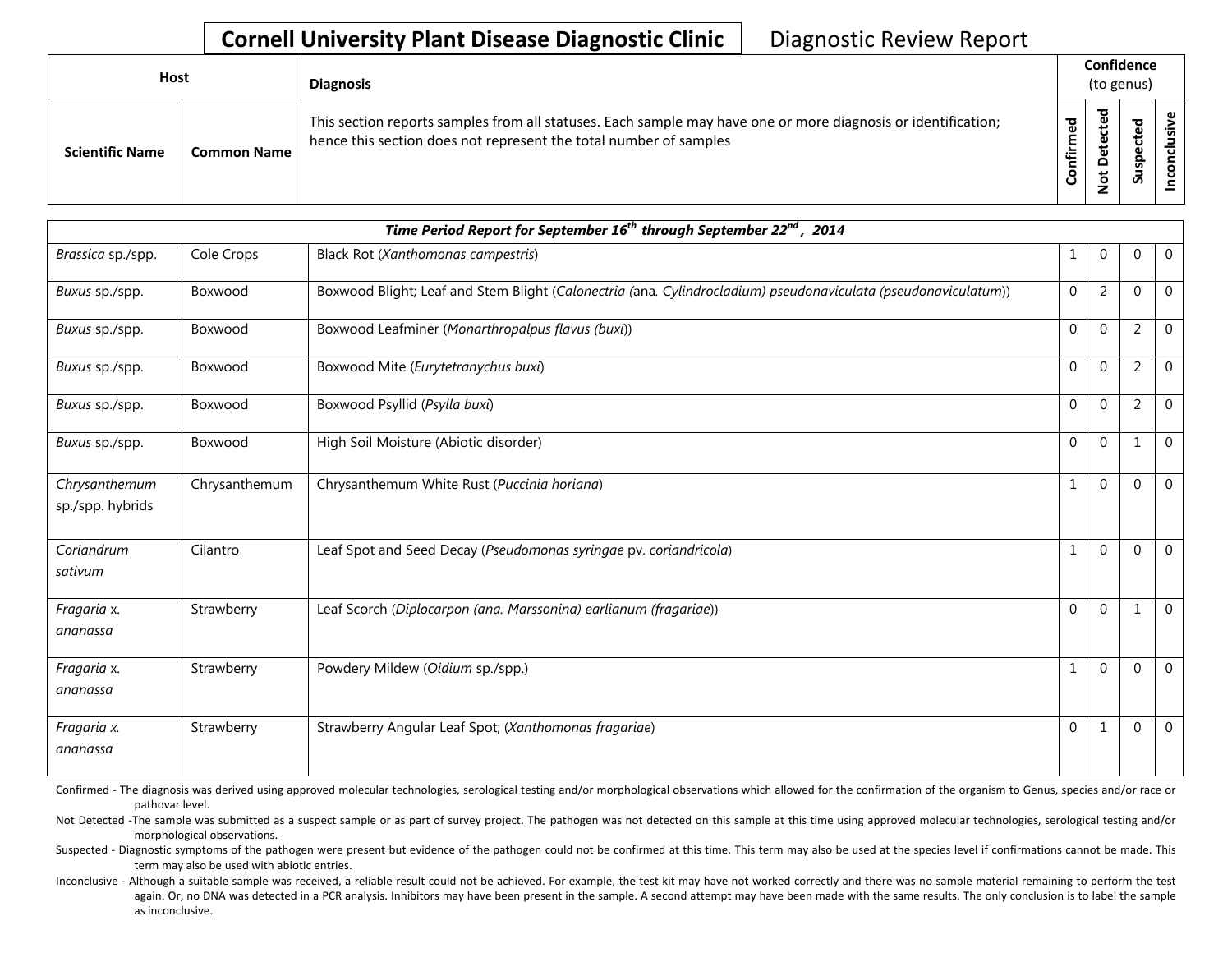## **Cornell University Plant Disease Diagnostic Clinic** | Diagnostic Review Report

| Host                   |                    | <b>Diagnosis</b>                                                                                                                                                                   |              | Confidence<br>(to genus) |              |  |
|------------------------|--------------------|------------------------------------------------------------------------------------------------------------------------------------------------------------------------------------|--------------|--------------------------|--------------|--|
| <b>Scientific Name</b> | <b>Common Name</b> | This section reports samples from all statuses. Each sample may have one or more diagnosis or identification;<br>hence this section does not represent the total number of samples | med<br>onfir | ᅙ<br>t                   | ਠ<br>௨<br>వె |  |

| Lycopersicon<br>esculentum        | Tomato                  | Cucumber Mosaic (Cucumber Mosaic Virus (CMV))                       | $\mathbf 0$  |                | $\Omega$ | $\overline{0}$ |
|-----------------------------------|-------------------------|---------------------------------------------------------------------|--------------|----------------|----------|----------------|
| Lycopersicon<br>esculentum        | Tomato                  | Genetic Disorders (Abiotic disorder)                                | $\Omega$     | $\Omega$       |          | $\overline{0}$ |
| Lycopersicon<br>esculentum        | Tomato                  | Tomato Chlorosis (Tomato Chlorosis Virus (TOCV))                    | $\Omega$     | 1              | $\Omega$ | $\overline{0}$ |
| Lycopersicon<br>esculentum        | Tomato                  | Tomato Infectious Chlorosis (Tomato Infectious Chlorosis Virus)     | $\Omega$     | $\mathbf{1}$   | $\Omega$ | $\Omega$       |
| Pinus densiflora<br>umbraculifera | Tanyosho Pine           | Beetles (Order coleoptera)                                          | $\mathbf{1}$ | $\Omega$       | $\Omega$ | $\Omega$       |
| Pinus densiflora<br>umbraculifera | Tanyosho Pine           | Not Pathogen; Saprophyte (Secondary Agents; Saprophytes; Unspecif.) | $\mathbf{1}$ | $\Omega$       | $\Omega$ | $\overline{0}$ |
| Pinus densiflora<br>umbraculifera | Tanyosho Pine           | Unknown Abiotic Disorder (Abiotic disorder)                         | $\Omega$     | $\Omega$       | 1        | $\overline{0}$ |
| Quercus sp./spp.<br>red           | <b>Red Oaks</b>         | Phytophthora Canker (Phytophthora sp./spp.)                         | $\mathbf{0}$ | -1             | $\Omega$ | $\overline{0}$ |
| Rhododendron<br>sp./spp.          | Azalea;<br>Rhododendron | Aerial Stem Blight (Phytophthora sp./spp.)                          | $\Omega$     | $\overline{1}$ | $\Omega$ | $\Omega$       |

Confirmed - The diagnosis was derived using approved molecular technologies, serological testing and/or morphological observations which allowed for the confirmation of the organism to Genus, species and/or race or pathovar level.

Not Detected -The sample was submitted as a suspect sample or as part of survey project. The pathogen was not detected on this sample at this time using approved molecular technologies, serological testing and/or morphological observations.

Suspected - Diagnostic symptoms of the pathogen were present but evidence of the pathogen could not be confirmed at this time. This term may also be used at the species level if confirmations cannot be made. This term may also be used with abiotic entries.

Inconclusive - Although a suitable sample was received, a reliable result could not be achieved. For example, the test kit may have not worked correctly and there was no sample material remaining to perform the test again. Or, no DNA was detected in a PCR analysis. Inhibitors may have been present in the sample. A second attempt may have been made with the same results. The only conclusion is to label the sample as inconclusive.